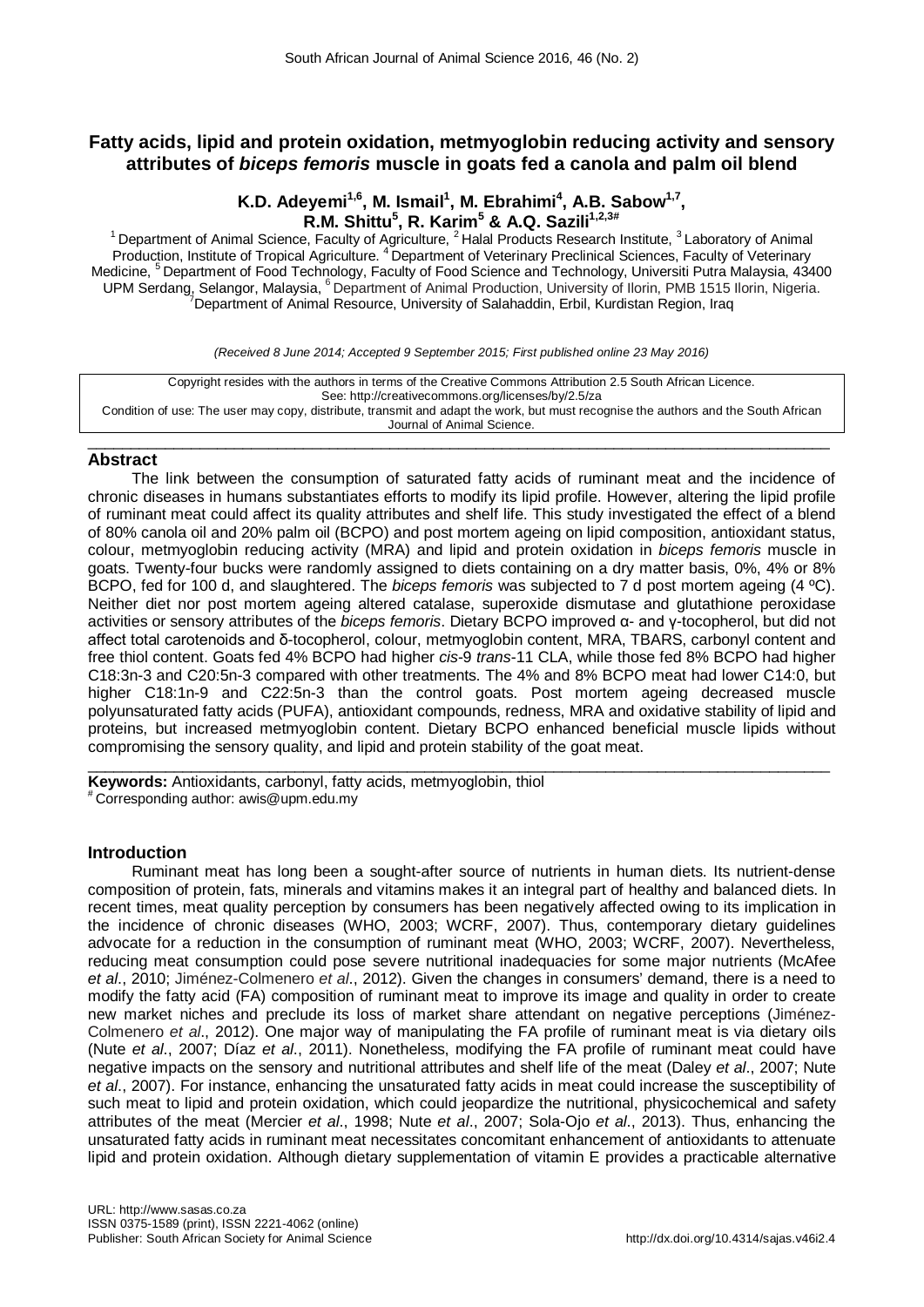to prevent oxidative spoilage (Lauridsen *et al*., 1999), the extra input cost can be recovered only if the resulting improvements in output value merit such remuneration. In addition to tocopherol and carotenoid, protective antioxidant enzymes such as glutathione peroxidase (GPx, EC 1.11.1.9), catalase (CAT, EC 1.11.1.6) and superoxide dismutase (SOD, EC 1.15.1.1) play a vital role in the regulation of oxidation of unsaturated fatty acids in a biological system (Mercier *et al*., 1998; Qwele *et al*., 2013). Supplementing PUFA and antioxidant-rich oils could be an effective strategy for precluding oxidative spoilage and enhancing PUFA and antioxidants in human diet (Kang *et al*., 2001). A plethora of studies has utilized various oil blends to achieve the desired FA composition in ruminant products (Kim *et al*., 2007; Jerónimo *et al*., 2009; Ferreira *et al*., 2014). The antioxidant properties of palm oil (Chawla & Saxena, 2013) and the antioxidant and PUFA content of canola oil (Ghazani *et al*., 2014) have been espoused. Previous analyses and *in vitro* rumen fermentation trials (Adeyemi *et al*., 2015a) have utilized various combinations of canola oil and palm oil and have established that 80% canola oil and 20% palm oil gave optimum PUFA concentration and antioxidants with no deleterious effects on rumen metabolism. Similarly, a dietary blend of 80% canola oil and 20% palm oil had no effect on feed intake and growth performance in goats (Adeyemi *et al*., 2015c). Thus, it was proposed that blend of 80% canola oil and 20% palm oil (BCPO) would enhance the FA profile and antioxidant status and prevent oxidative spoilage in goat meat. The objective of this study was to assess the effect of a dietary blend of 80% canola oil and 20% palm oil on FA composition, antioxidant status, colour, and oxidative stability of *biceps femoris* muscle in goats.

# **Materials and Methods**

The study was conducted according to the guidelines of the research policy of the Universiti Putra Malaysia on animal welfare and ethics. Twenty-four Boer bucks of 4 - 5 months old, with an initial average bodyweight of 20.5 ± 0.5 kg, were used in the study. The feeding trial was conducted at ar-Raudhah Pty. Ltd. Kuang, Selangor, Malaysia. Animals were housed individually in wooden, slatted floor pens equipped with feeding and drinking facilities. The animals were randomly assigned to the basal diet containing on a dry matter basis, 0%, 4% or 8% BCPO, and fed for 100 d following two weeks of adaptation. The basal diet consisted of 50 : 50 forage to concentrate ratio, and the ratio was maintained for all diets. The forage portion was oil palm fronds (OPF). The concentrate consisted of 22% maize grain, 17% soybean meal, 7.5% palm kernel cake and 2% rice bran. Each of limestone, salt and mineral-vitamin premix accounted for 0.5% of the mixed diet. Ingredients in the concentrate portion were adjusted by replacing the maize grain with BCPO to make the diets isoenergetic and isonitrogenous. The diets were formulated to meet the nutritional requirements of growing goats following the recommendation of NRC (2007). The chemical composition of diets was analysed following AOAC (1990) methods. The nutrient detergent fibre (NDF) and acid detergent fibre (ADF) contents of the diet were analysed by the method of Van Soest *et al*. (1991). The chemical composition of the diets is shown in Table 1, and their FA composition and antioxidant contents are presented in Table 2.

|                                | Levels of BCPO (%) |       |       |  |  |  |  |  |
|--------------------------------|--------------------|-------|-------|--|--|--|--|--|
| Chemical composition, g/kg     | 0                  | 4     | 8     |  |  |  |  |  |
|                                |                    |       |       |  |  |  |  |  |
| Dry matter                     | 677.0              | 679.0 | 680.7 |  |  |  |  |  |
| Crude protein,                 | 142.7              | 143.7 | 143.9 |  |  |  |  |  |
| Ether extract                  | 23.0               | 63.5  | 111.1 |  |  |  |  |  |
| Organic matter                 | 931.6              | 934.2 | 935.5 |  |  |  |  |  |
| Nitrogen free extract          | 165.6              | 139.7 | 124.5 |  |  |  |  |  |
| Acid detergent fibre           | 350.4              | 332.8 | 325.2 |  |  |  |  |  |
| Neutral detergent fibre        | 635.2              | 626.7 | 620.6 |  |  |  |  |  |
| Metabolizable energy, MJ/kg DM | 11.59              | 11.61 | 11.62 |  |  |  |  |  |
| Calcium                        | 10.2               | 10.5  | 10.4  |  |  |  |  |  |
| Phosphorus                     | 5.2                | 5.4   | 5.4   |  |  |  |  |  |
|                                |                    |       |       |  |  |  |  |  |

**Table 1** Chemical composition of dietary treatments

BCPO: blend of canola oil (80%) and palm oil (20%).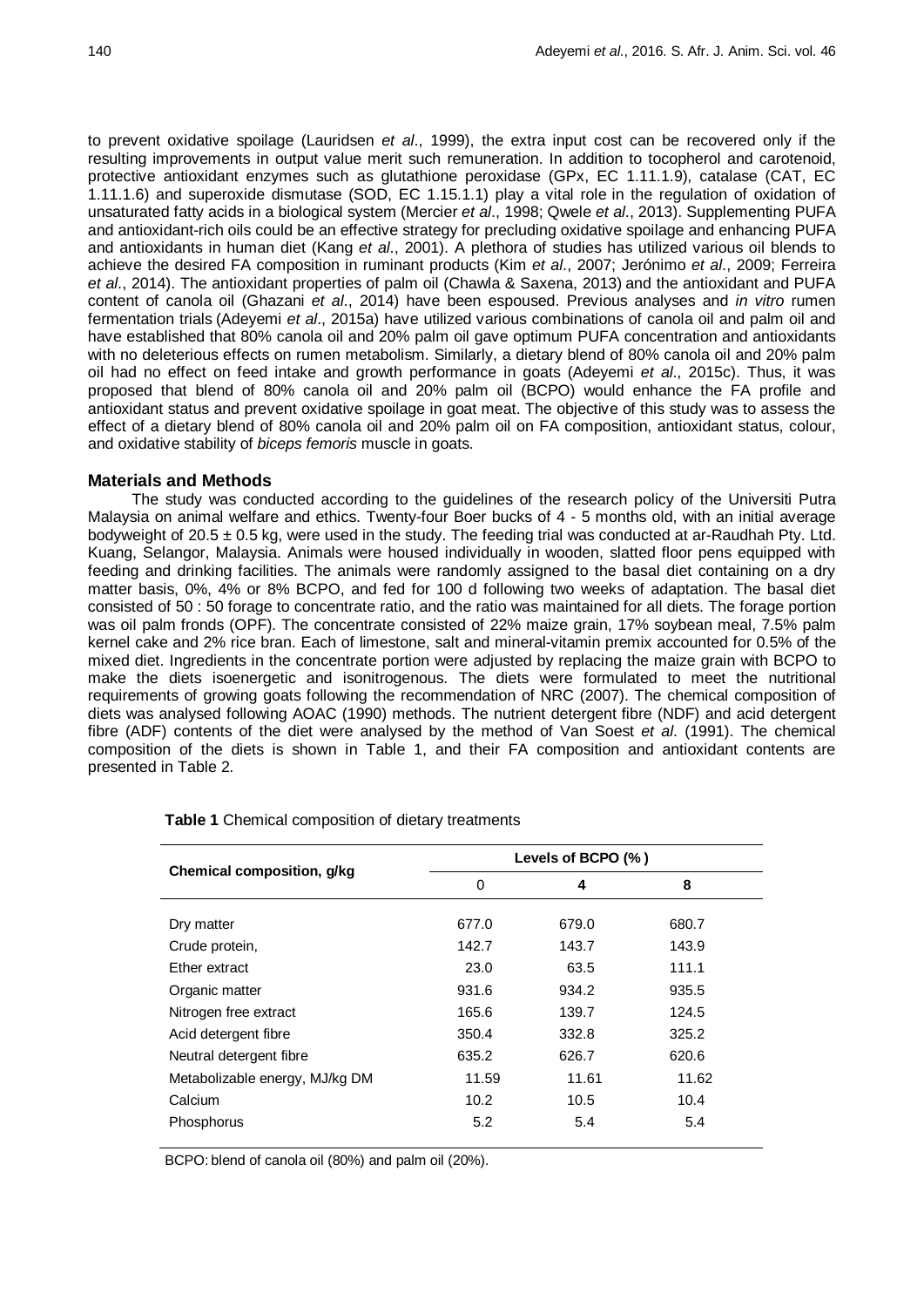| <b>Parameter</b>     | Levels of BCPO (%) |        |        |  |  |  |  |  |
|----------------------|--------------------|--------|--------|--|--|--|--|--|
|                      | 0                  | 4      | 8      |  |  |  |  |  |
| Fatty acid (g/kg DM) |                    |        |        |  |  |  |  |  |
| C12:0                | 0.01               | 0.03   | 0.04   |  |  |  |  |  |
| C14:0                | 0.53               | 0.51   | 0.51   |  |  |  |  |  |
| C16:0                | 2.79               | 5.98   | 7.78   |  |  |  |  |  |
| C16:1                | 0.08               | 0.11   | 0.15   |  |  |  |  |  |
| C18:0                | 0.56               | 1.12   | 1.43   |  |  |  |  |  |
| $C18:1n-9$           | 3.82               | 14.87  | 26.32  |  |  |  |  |  |
| $C18:2w-6$           | 7.05               | 11.87  | 12.06  |  |  |  |  |  |
| $C18:3w-3$           | 1.06               | 2.61   | 4.13   |  |  |  |  |  |
| n6/n3                | 6.65               | 4.55   | 2.92   |  |  |  |  |  |
| <b>Total FA</b>      | 15.83              | 37.09  | 52.27  |  |  |  |  |  |
| Antioxidants (mg/kg) |                    |        |        |  |  |  |  |  |
| Total carotenoid     | 14.81              | 16.71  | 19.86  |  |  |  |  |  |
| α-tocopherol         | 101.12             | 112.47 | 123.21 |  |  |  |  |  |
| y-tocopherol         | 10.22              | 34.55  | 49.17  |  |  |  |  |  |
| δ-tocopherol         | 1.21               | 3.45   | 5.93   |  |  |  |  |  |
|                      |                    |        |        |  |  |  |  |  |

**Table 2** Fatty acid composition and antioxidant content of dietary treatments

BCPO: blend of canola oil (80%) and palm oil (20%).

After the last day of the feeding trial, the animals were fasted for 12 h with free access to water, weighed and slaughtered according to the halal procedure as outlined in MS1500:2009 (Department of Standards Malaysia, 2009). After dressing, the carcasses were subjected to aerobic post mortem refrigerated storage (4 ± 1 ºC) for 7 d. The *biceps femoris* muscle was sampled at the lateral face of the right hind limb on 0, 1, 4 and 7 d post mortem. On day 0, 30 g of muscle cut was dissected from each carcass  $(n = 24)$  and divided into two portions. The first portion (15 g) was snap frozen and pulverized in liquid nitrogen, stored at −80 ºC, and assigned to determine fatty acids, pH, lipid and protein oxidation, antioxidants, metmyoglobin content and metmyoglobin reducing activity (MRA). The second portion (15 g) was assigned to determine drip loss. On 1, 4 and 7 d post mortem, 30 g of muscle cut was dissected from each carcass and divided into two parts. The first part (15 g) was assigned for the determination of colour coordinates. The *biceps femoris* muscle from the left hind limb was sampled on 1, 4 and 7 d post mortem, stored at −80 ºC and assigned for sensory evaluation.

The pH of the pulverized muscles was read using a pre-calibrated portable pH meter (Mettler Toledo, AG 8603, Switzerland). Lipid oxidation was measured as 2-thiobarbituric acid reactive substances (TBARS) using QuantiChromTM TBARS Assay Kit (DTBA-100, BioAssay Systems, USA) following the manufacturer's procedure. Protein thiol was quantified according to Elman's method using 2,2-dithiobis (5-nitropyridine) DTNP (Winterbourn, 1990) modified by Morzel *et al*. (2006). The thiol results were expressed as nmol/mg protein. The carbonyl content in muscles was determined using Cayman protein carbonyl colorimetric assay kit (10005020), following the manufacturer's procedure. Carbonyl content was expressed as nmol/mg protein.

Meat colour coordinates were determined using a Colour Flex spectrophotometer (Hunter Lab Reston, Va, USA) based on the International Commission on Illumination (CIE) LAB values (also known as lightness (L<sup>\*</sup>), redness (a<sup>\*</sup>) and yellowness (b<sup>\*</sup>)), with a D<sub>65</sub> illuminant and 10 standard observer tristimulus values (X,Y,Z) and reflectance at specific wavelength (400 - 700) nm. The device was calibrated against black and white reference tiles prior to use. The *biceps femoris* muscle samples of approximately 12 mm thickness obtained from the carcasses on 1, 4 and 7 d post mortem were bloomed for 30 min and placed with the bloomed surface facing the base of the colour flex cup. For each sample, three readings for L\*, a\* and b\* values were recorded and then averaged. The metmyoglobin concentration was determined as described by Krzywicki (1982). Extraction of myoglobin reductase and determination of MRA in frozen meat samples followed the procedure of Mikkelsen *et al*. (1999).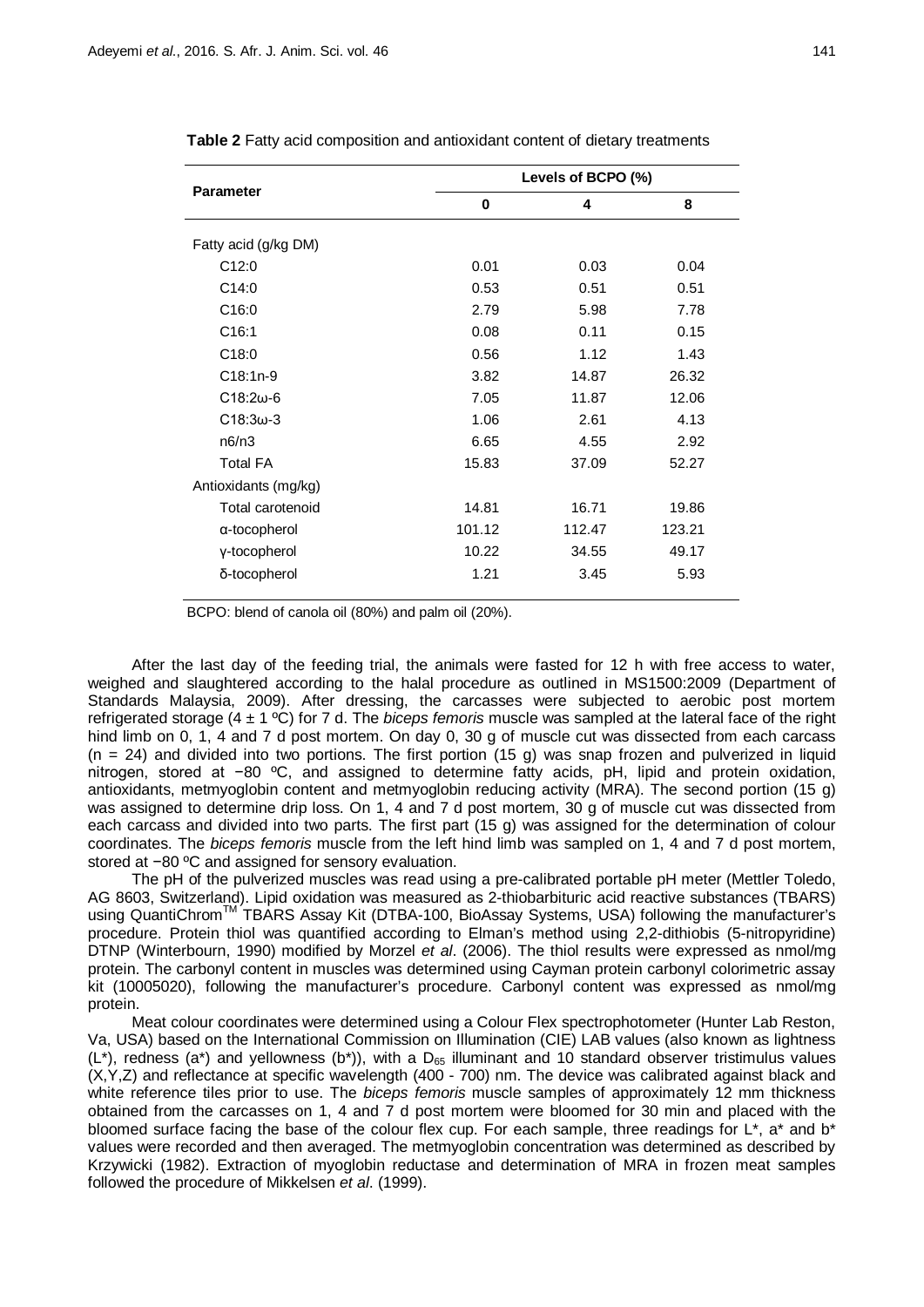Glutathione peroxidase activity was measured with the aid of EnzyChrom™Glutathione Peroxidase Assay Kit EGPx-100 (BioAssay Systems, USA). Super oxide dismutase activity was measured with the aid of a Cayman SOD Assay kit (Cat no 706002. Cayman Chemical), while CAT activity was measured using a Cayman Catalase Assay Kit (Cat no 707002, Cayman Chemical) following the manufacturer's procedure. The carotenoid contents in feed and muscle samples were extracted and determined following the method described by Okonkwo (2009).

Extraction of tocopherol from feed and muscle samples followed the method of Kamal-eldin *et al*. (2000). Quantification of tocopherol contents was done with Agilent 1200 series HPLC, as described by (Pegg & Amarowicz, 2009).

The total FA in samples was extracted in a chloroform : methanol (2 : 1, v/v) mixture in accordance to the method of Folch *et al*. (1967), modified by Rajion *et al*. (1985). The extracted fat was transmethylated to its fatty acid methyl esters (FAME) using 14% *biceps femoris*<sup>3</sup> and 0.66 N KOH in methanol (Sigma Chemical Co., St. Louis, Mo, USA) according to the AOAC (1990) method. The FAME was separated in a gas chromatograph (Model 6890 Agilent Technologies, USA). The column used was fused silica capillary (Supelco SP-2560, 100 m, 0.25 mm ID, 0.20 mm film thickness). To facilitate optimal separation, the oven temperature was set at 100 ºC for 2 min, and warmed to 170 ºC at 10 ºC/min, held for 2 min, warmed to 230 ºC at 5 ºC/min, and then held for 20 min. The peaks of samples were identified, and concentrations were calculated based on the retention time and peak areas of known standards. A reference standard (mix C4 - C24 methyl esters; Sigma-Aldrich, Inc., St. Louis, Mo, USA) and conjugated linoleic acid (CLA) standard mixture (*cis*-9 *trans*-11 CLA and *trans*-10, *cis*-12 CLA, Sigma-Aldrich, Inc., St. Louis, Mo, USA) were used to determine recoveries and correction factors to determining individual FA composition.

The sensory evaluation was a consumer type. Assessors were drawn from staff and postgraduate students of University of Putra Malaysia. Forty-five assessors participated. The assessors were briefed on the sensory protocol and the parameters to assess using a 9-point hedonic scale (Adeyemi & Olorunsanya, 2012b). A value of 9 indicated 'like very much' and 1 indicated 'dislike very much'. The samples were microwaved for 5 min at 450 W, coded, and served to the assessors in individual booths.

The experiment followed a completely randomized design. The data were analysed by the GLM procedure of SAS (2003) in which dietary treatments, post mortem storage days and interaction between dietary treatments and post mortem days were fitted as fixed effects in repeated measure analysis of variance. Means were separated using Tukey HSD test at a significance level of *P <*0.05. Intramuscular fat (IMF) was used as a covariate for the FA composition data, but was not significant (*P <*0.05) and thus deleted from the model.

## **Results and Discussion**

The effects of dietary BCPO and post mortem ageing on the FA composition of *biceps femoris* muscle from goats are shown in Table 3, while the sums and ratios of FA in the *biceps femoris* muscle are presented in Table 4. The proportion of C14:0 decreased (*P <*0.05) as the level of BCPO increased in diet. This observation could be because of the reduction or inhibition of mRNA abundance and activity of lipogenic enzymes such as fatty acid synthase and acetyl coA carboxylase required to synthesize medium chain fatty acids (Kim *et al*., 2007). Dietary BCPO reduced (*P <*0.05) the concentration of C15:0 in *biceps femoris* muscle from goats. Pentadecanoic acid (C15:0) is one of the odd chain FA derived from rumen microbes (Vlaeminck *et al*., 2006). Thus, the depression of C15:0 as BCPO increased in diet could be due to the effect of unprotected fat on rumen microbial ecology and metabolism by reducing the proportion of odd chain FA in microbial biomass or the flow of microbial biomass to the duodenum (Bessa *et al*., 2007). No changes (*P >*0.05) were observed for the concentration of C16:0, C18:0, and C18:2n-6. The increase (*P <*0.05) in the concentration of C18:1n-9 in the *biceps femoris* of oil-fed goats could be because of the increase in the intake of C18:1n-9, as demonstrated in a companion feeding trial (Adeyemi *et al*., 2015c). The increase in C18:1n9 could also be related to the delta-9 desaturation of 18:0 in tissues (Kim *et al*., 2007).

The 4% BCPO meat had a higher (*P <*0.05) *cis*-9 *trans*-11 CLA compared with those obtained from other treatments. The increase in CLA could be because of the partial ruminal biohydrogenation of C18:2n-6 and C18:3n-3 (Bessa *et al*., 2007; Kim *et al*., 2007). The CLA could also be synthesized endogenously in the tissue by the action of Δ-9 desaturase on C18:1*trans*-11 (Bessa *et al*., 2007; Kim *et al*., 2007). The higher *cis*-9 *trans*-11 CLA in the meat of goats fed 4% BCPO, compared with those from goats fed 8% BCPO, was unexpected, since the concentrations of C18:1n-9, C18:2n-6 and C18:3n-3 in diets and tissue C18:1*trans*-11 were higher in the 8% BCPO than the 4% BCPO treatment.

As found in the current study, the CLA concentration in milk increased from 10.35 to 19.42 and 32.05 mg/g fat when Alpine does were fed 2% and 4% canola oil, respectively, but the CLA concentration tended to decrease (29.46 mg/g) when the level of canola oil increased to 6% (Mir *et al*., 1999).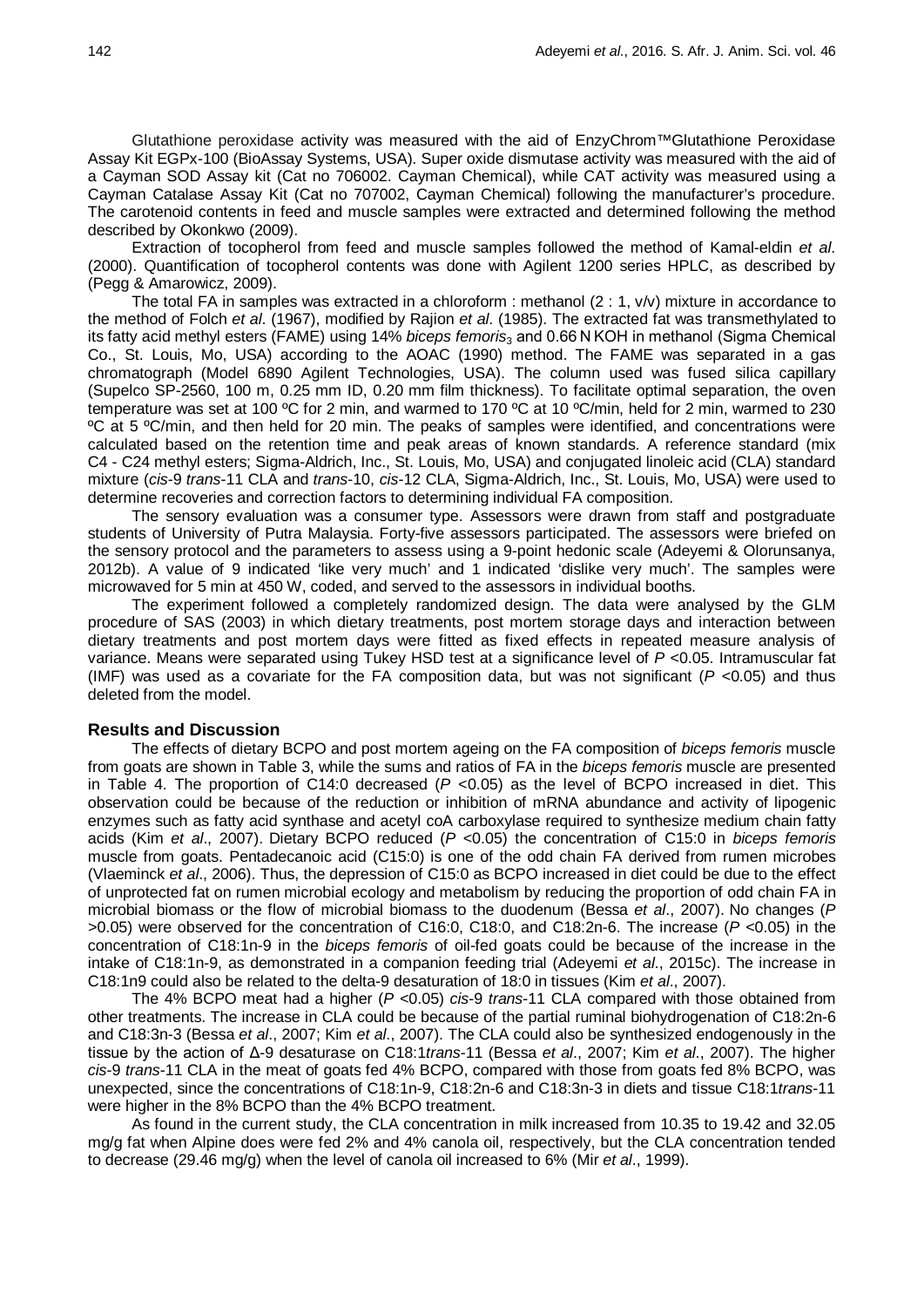**Table 3** Mean fatty acid composition (mg/100 g muscle) of *biceps femoris* muscle in goats fed graded level of blend of 80% canola oil and 20% palm oil and subjected to post mortem ageing

| <b>Fatty acid</b>                 |          | Level of BCPO (%) |         |           |         | Post mortem storage (days) | P-value |                |           |       |       |            |
|-----------------------------------|----------|-------------------|---------|-----------|---------|----------------------------|---------|----------------|-----------|-------|-------|------------|
|                                   | $\bf{0}$ | 4                 | 8       | <b>SE</b> | 0       |                            | 4       | $\overline{7}$ | <b>SE</b> | D     | T     | <b>DxT</b> |
| C14:0                             | 90.00    | 71.30             | 49.00   | 13.21     | 68.30   | 70.61                      | 69.60   | 75.40          | 11.11     | 0.048 | 0.072 | 0.209      |
| C15:0                             | 110.00   | 90.50             | 71.80   | 15.42     | 81.80   | 89.12                      | 83.40   | 102.01         | 10.73     | 0.035 | 0.032 | 0.419      |
| C16:0                             | 810.00   | 745.70            | 762.20  | 31.71     | 691.00  | 703.90                     | 726.70  | 801.40         | 92.52     | 0.068 | 0.012 | 0.390      |
| C16:1n-7                          | 71.60    | 68.40             | 70.70   | 12.11     | 58.20   | 66.31                      | 57.80   | 72.11          | 15.20     | 0.518 | 0.402 | 0.322      |
| C18:0                             | 607.50   | 609.20            | 659.30  | 32.00     | 541.90  | 563.32                     | 577.20  | 623.61         | 67.3      | 0.206 | 0.012 | 0.562      |
| $C18:1n-9$                        | 716.00   | 794.80            | 886.10  | 60.26     | 690.60  | 693.00                     | 660.60  | 714.00         | 81.44     | 0.018 | 0.920 | 0.094      |
| total C18:1 trans-11              | 71.60    | 68.00             | 105.30  | 16.21     | 72.21   | 77.20                      | 68.60   | 75.80          | 13.00     | 0.361 | 0.213 | 0.276      |
| $cis-9$ trans-11 CLA <sup>1</sup> | 37.90    | 92.30             | 42.51   | 6.20      | 48.10   | 51.50                      | 47.50   | 51.01          | 13.1      | 0.018 | 0.784 | 0.438      |
| trans-10 cis-12 CLA               | 36.10    | 40.00             | 33.10   | 6.30      | 52.90   | 59.70                      | 54.60   | 56.80          | 15.11     | 0.062 | 0.540 | 0.239      |
| C18:2n-6                          | 586.10   | 549.10            | 518.71  | 72.1      | 492.41  | 475.50                     | 449.40  | 416.00         | 72.71     | 0.065 | 0.042 | 0.647      |
| $C18:3n-3$                        | 35.80    | 38.40             | 75.20   | 1.23      | 43.80   | 42.90                      | 41.00   | 40.80          | 9.40      | 0.039 | 0.039 | 0.974      |
| C20:4n-6                          | 250.6    | 253.00            | 238.20  | 8.13      | 220.71  | 217.80                     | 208.60  | 214.21         | 50.06     | 0.079 | 0.073 | 0.438      |
| C20:5n-3                          | 37.60    | 65.10             | 96.91   | 6.65      | 68.91   | 66.00                      | 57.10   | 59.51          | 12.22     | 0.031 | 0.019 | 0.327      |
| C22:5n-3                          | 44.00    | 81.10             | 91.90   | 8.81      | 64.10   | 64.00                      | 57.80   | 58.50          | 11.06     | 0.040 | 0.007 | 0.320      |
| C22:6n-3                          | 71.60    | 63.70             | 97.60   | 7.21      | 58.90   | 59.40                      | 52.90   | 53.00          | 11.14     | 0.631 | 0.032 | 0.134      |
| Total fatty acid                  | 3576.40  | 3630.60           | 3798.53 | 90.00     | 3253.00 | 3300.26                    | 3212.80 | 3414.16        | 98.50     | 0.791 | 0.974 | 0.634      |

BCPO: blend of 80% canola oil and 20% palm oil;

CLA: conjugated linoleic acid. <sup>1</sup> *cis*-9, *trans*-11 CLA peak contains *trans*-7 *cis*-9 CLA and *trans*-8 *cis*-10 CLA;

D: diet; T: storage time; DxT: interaction between diet and storage time.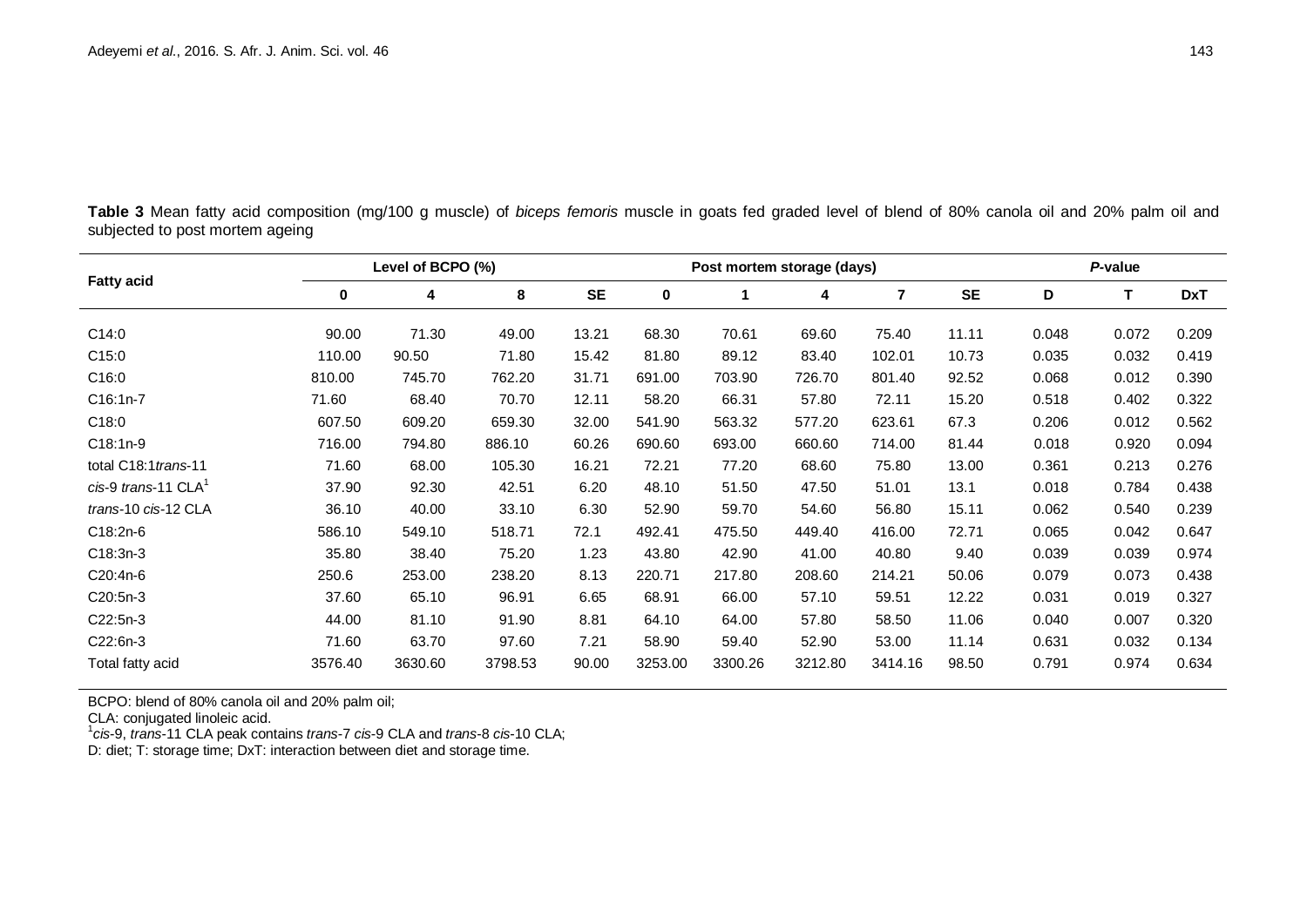**Table 4** Mean fatty acid ratio and sums (mg/100 g muscle) of *biceps femoris* muscle in goats fed graded level of blend of 80% canola oil and 20% palm oil and subjected to post mortem ageing

| Parameter                |         | Level of BCPO (%) |         |           |         | Post mortem storage (days) | P-value |        |           |       |       |            |
|--------------------------|---------|-------------------|---------|-----------|---------|----------------------------|---------|--------|-----------|-------|-------|------------|
|                          |         | 4                 | 8       | <b>SE</b> | 0       |                            | 4       |        | <b>SE</b> | D     |       | <b>DxT</b> |
| <b>SSFA</b>              | 1617.01 | 1516.81           | 1542.40 | 85.00     | 1383.21 | 1426.95                    | 1497.90 | 1602.8 | 62.13     | 0.063 | 0.020 | 0.527      |
| <b>SMUFA</b>             | 859.20  | 931.21            | 1062.20 | 25.41     | 821.10  | 836.61                     | 787.20  | 861.91 | 19.78     | 0.061 | 0.219 | 0.932      |
| <b>SPUFA</b>             | 1099.70 | 1182.71           | 1194.41 | 69.65     | 1049.91 | 1036.50                    | 968.10  | 949.83 | 21.01     | 0.043 | 0.035 | 0.112      |
| $\Sigma$ ω-3             | 189.00  | 248.32            | 361.80  | 14.17     | 235.72  | 232.00                     | 208.01  | 211.81 | 10.55     | 0.010 | 0.041 | 0.098      |
| $5\omega - 6$            | 836.70  | 802.20            | 757.30  | 10.31     | 713.21  | 693.30                     | 658.90  | 675.21 | 16.30     | 0.026 | 0.020 | 0.675      |
| $\omega$ -6: $\omega$ -3 | 4.42    | 3.23              | 2.09    | 0.34      | 3.02    | 2.98                       | 3.16    | 3.19   | 0.43      | 0.008 | 0.201 | 0.397      |
| UFA: SFA                 | 1.21    | 1.38              | 1.47    | 0.19      | 1.34    | 1.31                       | 1.20    | 1.12   | 0.23      | 0.089 | 0.050 | 0.265      |
| PUFA: SFA                | 0.68    | 0.77              | 0.77    | 0.06      | 0.75    | 0.73                       | 0.66    | 0.58   | 0.04      | 0.016 | 0.048 | 0.614      |

BCPO: blend of 80% canola oil and 20% palm oil.

∑SFA = (C14:0+C15:0+C16:0+C18:0);

∑MUFA = (C16:1+ C18:1+ C18:1 *trans*-11);

∑UFA = (C16:1+ C18:1+ C18:1 *trans*-11+ CLA cis-9 *trans*-11+ CLA cis-12 *trans*-10+∑n-3+∑n-6);

∑PUFA = (C18:1 *trans*-11+ CLA cis-9 *trans*-11+ CLA cis-12 *trans*-10+∑n-3+∑n-6);

 $\overline{5}$ n-3 = (C18:3n-3 + C20:5n-3 + C22:5n-3 + C22:6n-3);

 $\overline{\Sigma}$ n-6 = (C18:2n-6 + C20:4n-6);

 $\overline{n}$ -6 : n-3 = (C18:2n-6 + C20:4n-6) ÷ (C18:3n-3 + C20:5n-3 + C22:5n-3 + C22:6n-3);

UFA : SFA = (∑UFA)/∑SFA), PUFA : SFA= (∑PUFA/∑SFA).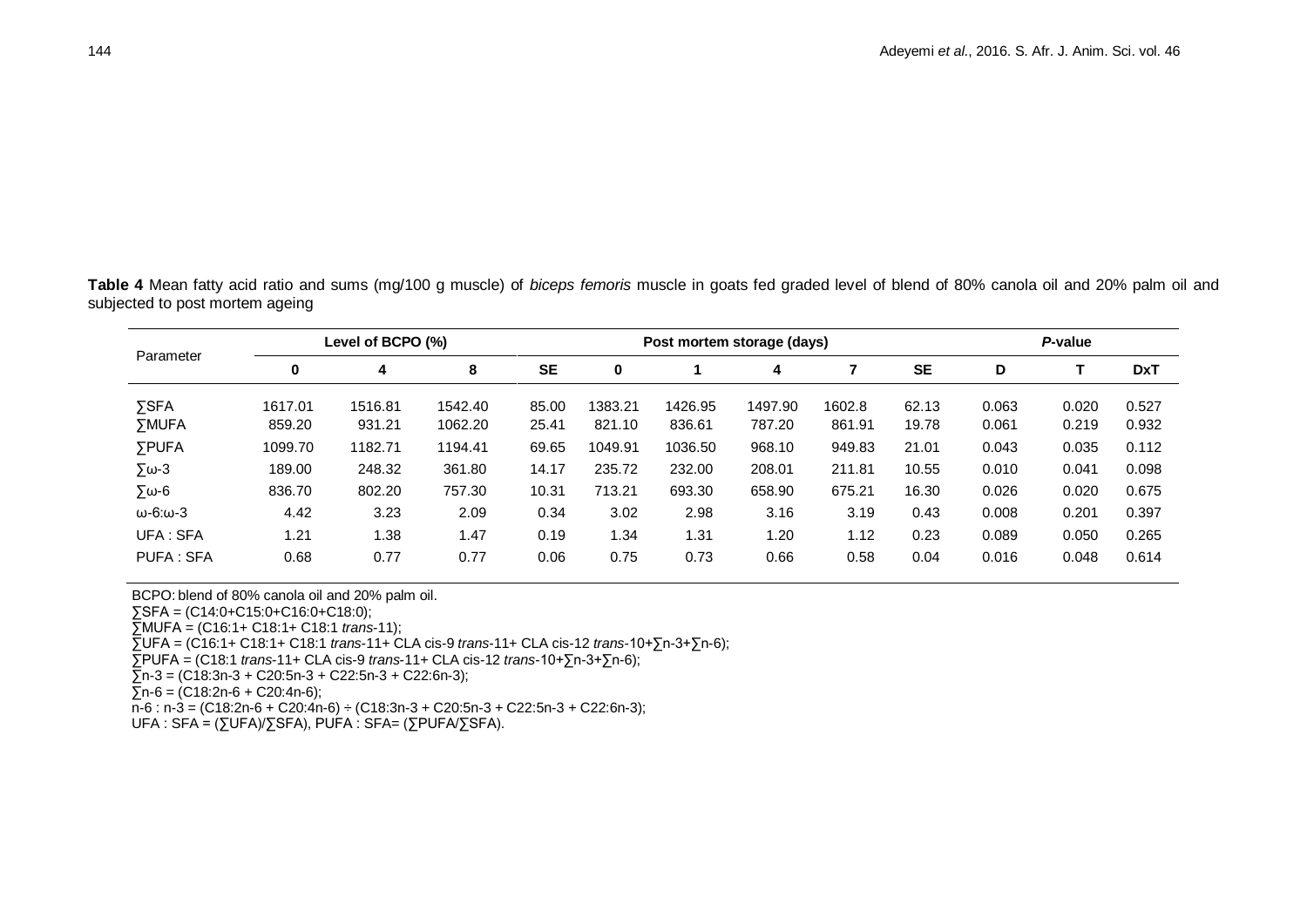**Table 5** Mean pH, antioxidant status and lipid and protein oxidation of *biceps femoris* muscle in goats fed graded level of blend of 80% canola oil and 20% palm oil and subjected to post mortem ageing

| Parameter                    |          | Level of BCPO (%) |        |           |          | Post mortem storage (days) |        |        |           |       |       | P-value    |  |  |
|------------------------------|----------|-------------------|--------|-----------|----------|----------------------------|--------|--------|-----------|-------|-------|------------|--|--|
|                              | $\bf{0}$ | 4                 | 8      | <b>SE</b> | $\bf{0}$ |                            | 4      | 7      | <b>SE</b> | D     |       | <b>DxT</b> |  |  |
| pH                           | 5.76     | 5.76              | 5.77   | 0.56      | 6.51     | 5.76                       | 5.76   | 5.77   | 0.61      | 0.861 | 0.003 | 0.751      |  |  |
| SOD                          | 2.55     | 2.55              | 2.76   | 0.19      | 2.65     | 3.01                       | 2.66   | 2.46   | 0.15      | 0.649 | 0.984 | 0.366      |  |  |
| <b>CAT</b>                   | 1652.9   | 1693.5            | 1615.2 | 58.20     | 1654.9   | 1431.2                     | 1635.0 | 1667.2 | 53.5      | 0.671 | 0.658 | 0.449      |  |  |
| <b>GPx</b>                   | 82.33    | 80.66             | 76.85  | 10.11     | 80.45    | 75.47                      | 88.74  | 75.86  | 8.99      | 0.888 | 0.468 | 0.139      |  |  |
| Total carotenoid (mg/kg)     | 0.24     | 0.26              | 0.29   | 0.07      | 0.30     | 0.25                       | 0.20   | 0.18   | 0.08      | 0.142 | 0.030 | 0.099      |  |  |
| $\alpha$ -tocopherol (mg/kg) | 2.46     | 3.38              | 4.02   | 0.26      | 3.45     | 3.24                       | 2.92   | 2.90   | 0.30      | 0.001 | 0.023 | 0.101      |  |  |
| γ-tocopherol (mg/kg)         | 0.47     | 0.77              | 0.98   | 0.08      | 1.02     | 0.93                       | 0.85   | 0.80   | 0.06      | 0.001 | 0.008 | 0.243      |  |  |
| δ-tocopherol (mg/kg)         | 0.06     | 0.08              | 0.08   | 0.01      | 0.07     | 0.07                       | 0.05   | 0.03   | 0.01      | 0.196 | 0.010 | 0.311      |  |  |
| TBARS (mg MDA/kg)            | 0.75     | 0.71              | 0.65   | 0.03      | 0.70     | 0.73                       | 0.78   | 0.84   | 0.04      | 0.054 | 0.044 | 0.146      |  |  |
| Carbonyl <sup>1</sup>        | 1.41     | 1.37              | 1.35   | 0.10      | 1.40     | 1.81                       | 2.45   | 3.04   | 0.12      | 0.982 | 0.032 | 0.145      |  |  |
| Free thiol                   | 50.15    | 52.22             | 51.16  | 4.23      | 54.22    | 52.00                      | 48.01  | 40.20  | 4.77      | 0.231 | 0.001 | 0.351      |  |  |

BCPO: blend of 80% canola oil and 20% palm oil;

SOD: superoxide dismutase activity is expressed as the amount of enzyme needed to inhibit 50% dismutation of the superoxide radical

CAT: catalase activity is expressed as nmol.H $_2$ O $_2$ /min/mg protein;

GPx: glutathione peroxidase activity is expressed as nmoles NADPH oxidized /min/mg protein;<br><sup>1</sup> expressed as nmol/mg protein;

D: diet; T: storage time DxT: interaction between diet and storage time.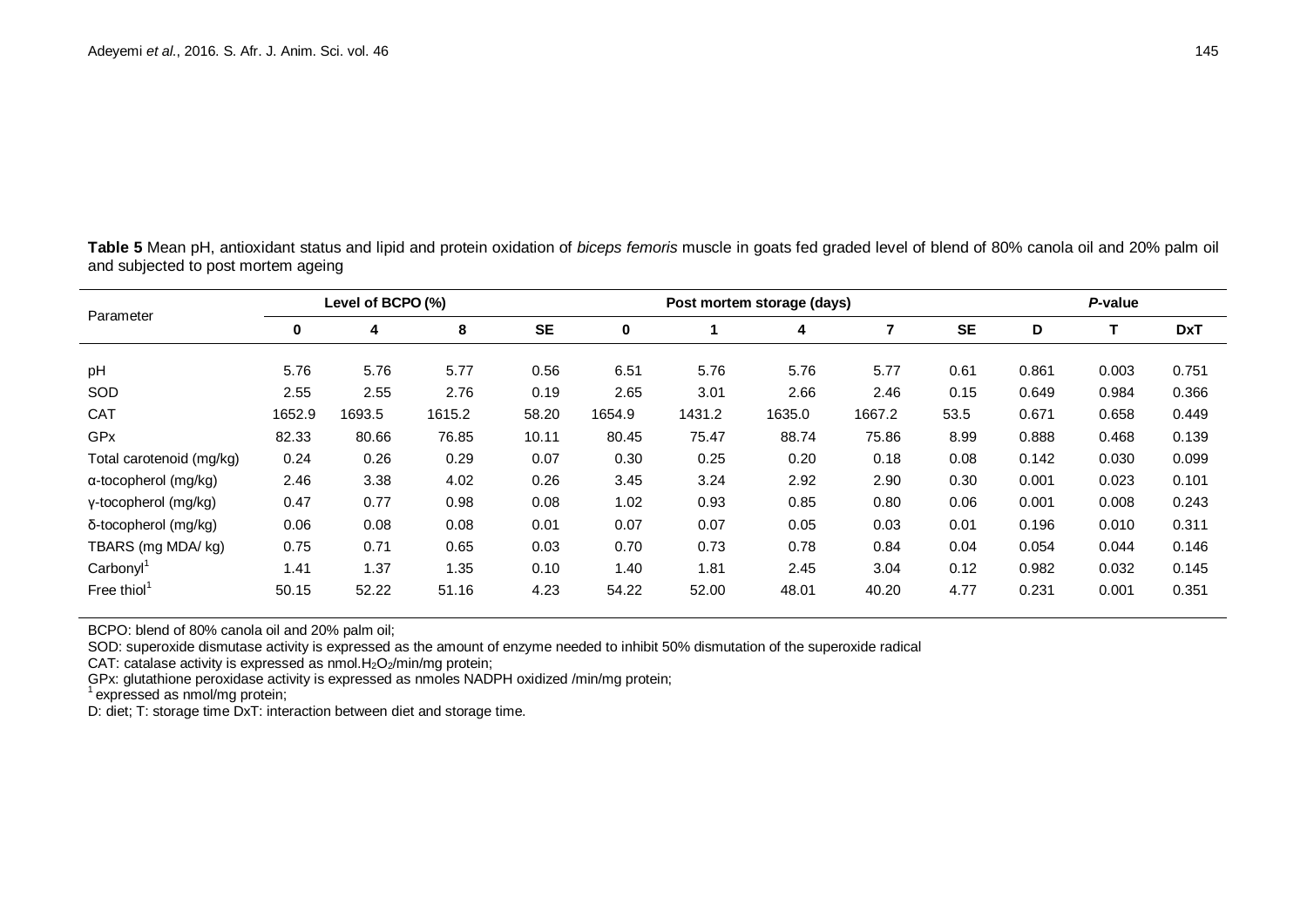The 8% BCPO meat had a higher C18:3n-3 concentration compared with those obtained from other treatments. This was probably a result of greater intake (Adeyemi *et al*., 2015c) and lower extent of biohydrogenation of C18:3n-3 (Adeyemi *et al*., 2015a) associated with the effect of unprotected fats on rumen microbial ecology and metabolism. This finding is consistent with that of Lauridsen *et al*. (1999), who observed that pigs fed rapeseed oil had a higher muscle C18:3n-3 concentration compared with those fed the basal diet. Similar results were expected for C18:2n-6; however, this was not the case. Similarly, Mir *et al*. (1999) did not observe significant changes in C18:2n-6 concentration in milk from Alpine does supplemented with canola oil.

The concentrations of C22:5n-3 in the *biceps femoris* of goats fed 4% and 8% BCPO were higher (*P <*0.05) than that of the control goats. Similarly, the concentration of C20:6n-3 in 8% BCPO meat was higher (*P <*0.05) compared to those obtained from goats fed other diets. Diets used in the current study were devoid of long chain n-3 PUFA (Table 2). Thus, the increase in the concentrations of C22:5n-3 and C20:6n-3 reflect the increase in muscle C18:3n-3, suggesting *in vivo* elongation and desaturation of C18:3n-3. This observation is consistent with that of Díaz *et al.* (2011), who observed that lambs fed linseed oil had higher C20:5n-3 and C22:5n-3 concentrations compared to those fed palm oil.

Total n-3 FA and PUFA/SFA increased (*P <*0.05), while the n6/n3 decreased as BCPO increased in the diet (Table 4). No changes (*P >*0.05) were observed for total SFA, total PUFA, n-6 and UFA/SFA ratio among the treatments. The increase in total n-3 FA and the decrease in n6/n3 concentrations reflects the dietary n-3 FA and n6/n3 ratio (Table 2). The n6/n3 ratios of chevon observed in all treatments were within the recommended value (Department of Health, 1994). The implication of this finding is that the goat meat from the current study met contemporary dietary guidelines for fatty acids intake, regardless of diet.

Post mortem ageing increased (*P <*0.05) the concentrations of C16:0, C18:0 and C15:0 (Table 3) and total SFA (Table 4). In contrast, the concentrations of C18:2n-6, C18:3n-3, C20:5n-3, C22:5n-3 and C22:6n-3, total n-3 and n-6 FA, total PUFA, UFA/SFA and PUFA/SFA decreased (*P <*0.05) as post mortem storage progressed. No changes (*P >*0.05) were observed in the concentration of individual monounsaturated fatty acids (MUFA), total MUFA, *cis*-9 *trans*-11 CLA and *trans-10 cis-12* CLA throughout the 7 d post mortem storage. No interaction (*P >*0.05) was observed between diet and post mortem ageing for all the fatty acids. The decrease in n-3 and n-6 FA and the increase in saturated fatty acid (SFA) as post mortem storage progressed could be due to lipid oxidation resulting from the depletion of endogenous antioxidant enzymes and antioxidant compounds after slaughter. This observation is consistent with those of Díaz *et al*. (2011) and Muíño *et al*. (2014), who observed a decrease in the concentration of n-3 and n-6 PUFA in mutton aged for 7 and 12 days, respectively.

Table 5 shows the effect of diet and post mortem ageing on antioxidant status of *biceps femoris* muscle in goats. Muscle α- and γ-tocopherol concentrations increased (*P <*0.05) with increasing level of dietary BCPO in diet. Diet did not affect (*P >*0.05) the concentration of total carotenoid and δ-tocopherol in the muscle. Animals cannot synthesize carotenoid and tocopherol; hence, they must be supplied in the diet. Thus, their presence in body tissues indicates dietary availability. The higher α- and γ-tocopherol in the *biceps femoris* muscle of goats fed 4% and 8% BCPO compared with that of the control goats could be because of the increase in dietary fat in the diets. Tocopherol and carotenoids are both fat-soluble compounds. Thus, the increase in dietary fat might have improved the absorption of the antioxidant compounds from the gastrointestinal tract and its deposition in the muscle. This observation is in tandem with that of Lauridsen *et al*. (1999), who noted that the *psoas major* and *longissimus dorsi* muscles in pigs fed 6% rapeseed oil had a higher α-tocopherol concentration compared with those fed basal diet. Also, Nute *et al*. (2007) observed that the *longissimus dorsi* muscle of beef cattle fed linseed oil or protected lipid supplement (contained linseed oil, soybean oil and sunflower oil encapsulated in formaldehyde-treated protein) had a higher vitamin E concentration compared with those fed fish oil, a blend of fish oil and marine algae and a blend of protected lipid supplement and marine algae. This shows that supplementing vitamin E-rich oils in diets of livestock could elevate muscle vitamin E concentration. This provides a feasible alternative to prolonging the shelf life of meat without dietary vitamin E supplementation, the extra cost of which to farmers may not be compensated for by the higher price of meat. There was a reduction (*P <*0.05) in the concentration of tocopherol and carotenoid as storage continued. This finding was expected, and it reflects the weakness of the antioxidant defence system post mortem. Similarly, the concentration of vitamin E decreased during an 8 d post mortem ageing of semimembranosus muscle in goats (Adeyemi *et al*., 2015b).

Neither diet nor post mortem ageing influenced (*P >*0.05) antioxidant enzyme activities. The induction of antioxidant enzymes in response to oxidative stress has been established (Hirano *et al*., 1985). The similarity in the activities of CAT, SOD and GPx among the dietary treatments may be because of the α- and γ-tocopherol contents in the muscle. This finding suggests that the increment in muscle α- and γ-tocopherol in goats fed 4% and 8% BCPO compensated for the increase in the readily oxidized n-3 PUFA in the muscles. In contrast, Renerra *et al*. (1999) observed that dietary rapeseed oil and soybean oil raised GPx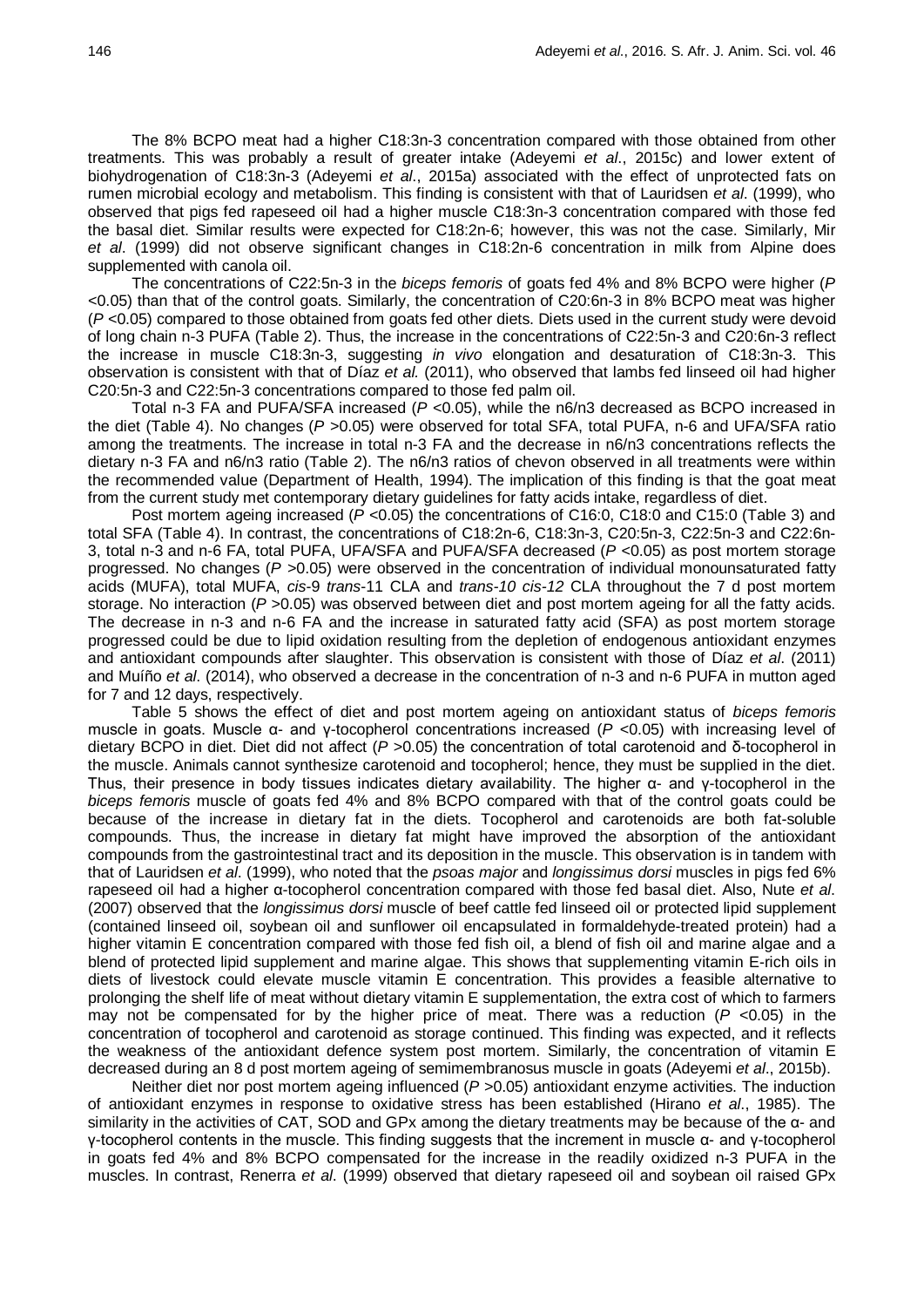and CAT activities in the *pectoralis major* muscle of turkeys. Menhaden oil increased antioxidant enzyme activities in the liver of mice compared with corn oil (Venkantraman *et al*., 1994). Nalbonne *et al*. (1989) also observed that salmon oil tended to increase GPx activity in the hearts of rats, compared with a lard diet. It could be inferred from these studies that unsaturated fatty acids, being unstable, often elevate antioxidant enzyme activities. This substantiates the earlier assertion that the increase in  $\alpha$ - and y-tocopherol in the meat of goats fed 4% and 8% BCPO prevented oxidative spoilage, in spite of their higher PUFA concentrations compared with the control treatment. The stability of antioxidant enzyme activities throughout the 7 d post mortem storage agrees with the findings of Renerre *et al*. (1996), who observed that the GPx and CAT activities in beef measured on d 1 were similar to those measured on d 8 post mortem. In contrast, Renerre *et al*. (1999) observed a significant reduction in GPx and CAT activities in *pectoralis major* muscle of turkey as storage progressed.

Diet had no effect (*P >*0.05) on TBARS values of *biceps femoris* muscle in goats. This suggests that the increase in α- and γ-tocopherol in the meat of oil-fed goats was only sufficient to curb the oxidative deterioration of the enhanced PUFA content. In contrast, dietary rapeseed oil and soybean oil increased TBARS values in turkey *pectoralis* and *sartorius* muscles compared with tallow (Mercier *et al*., 1998). The TBARS value observed in all treatments was less than 5 mg MDA/kg, which is specified for abnormal flavour development in meat (Insausti *et al*., 2001). The increase in TBARS over storage coincides with the decrease in the concentration of tocopherols and total carotenoids. The increase in TBARS value is consistent with previous findings in which the TBARS values of refrigerated broiler meat (Adeyemi *et al*., 2011; 2012a; Olorunsanya *et al*., 2011), goat meat (Karami *et al*., 2011; Sabow *et al*., 2015a) and beef (Popova *et al*., 2009; Liu *et al*., 2015) increased as storage progressed.

Diet had no effect (*P >*0.05) on free thiol and carbonyl contents. Post mortem storage had significant (*P <*0.05) impact on protein oxidation. The carbonyl content increased, while the free thiol content reduced as storage progressed. This finding coincides with the decrease in the concentration of antioxidant compounds as storage progressed. The decrease in free thiol and increase in carbonyl content is an indication of protein oxidation. The thiol content reduced from 54.2 to 40.2 nmol/mg protein, representing about 26% loss. Similarly, Adeyemi *et al*. (2015b) observed a 21% loss in thiol in chevon from 0 to 8 d post mortem. The formation of carbonyl is the most common indicator of oxidized proteins (Mercier *et al*., 1998; Popova *et al*., 2009). The increase in carbonyl concentration as storage progressed is in tandem with the report in beef (Popova *et al*., 2009) and turkey meat (Mercier *et al*., 1998) subjected to refrigerated storage.

The pH is a reliable indicator of the potential quality of meat (Adeyemi & Sazili, 2014). Diet had no effect on muscle pH (Table 5). The pH observed on d 0 (45 min post mortem) was higher than that of d 1. This could be attributed to post mortem glycolysis, during which muscle glycogen is converted to lactic acid, thereby causing a decline in pH (Adeyemi & Sazili, 2014; Salwani *et al*., 2015). The pH was stable from 1 d to 7 d post mortem. This indicates that post mortem glycolysis was completed by 24 h post mortem.

Colour is an important meat quality parameter because it is the first tool used by consumers to identify and select meat (Farouk *et al*., 2014; Liu *et al*., 2015). Diet did not affect (*P >*0.05) colour coordinates, metmyoglobin content and MRA (Table 6). This finding was unexpected, given the increase in the concentration of α- and γ-tocopherol in the meat of goats fed 4% and 8% BCPO compared with the control goats. This coincides with the similarity in TBARS value across the dietary treatments. This observation suggests a trade-off of antioxidants between the maintenance of colour/pigment stability and lipid and protein stability. Increasing post mortem storage decreased (*P <*0.05) a\* and MRA, but increased L\* and MetMb content. This observation could be because of the weakness of the antioxidant defence system, which decreased the oxidative stability of lipids, and/or myoglobin. Zakrys *et al*. (2008) and Adeyemi *et al*. (2015b) observed that changes in a\* values are related to lipid oxidation and are strongly correlated with the TBARS values. Post mortem storage did not affect b\* of *biceps femoris* muscle in goats.

Redness is the most significant colour parameter for assessing meat oxidation (Adeyemi *et al*., 2015b; Sabow *et al*., 2016). Zakrys *et al*. (2008) showed that instrumental a\* value had a negative correlation, while L<sup>\*</sup> value had a positive correlation with post mortem storage days. This suggests that samples became less red and lighter over the duration of storage (Sabow *et al*., 2016). The increase in L\* value as storage progressed is in line with the report of Sabow *et al*. (2015b), who observed that ageing improved lightness of chevon. The decrease in redness as post mortem storage progressed could be because of the oxidation of myoglobin (deoxymyoglobin or oxymyoglobin) to form metmyoglobin owing to decreased metmyoglobin reducing activity (MRA). The increase in MetMb concentration over storage is in tandem with the findings of Liu *et al*. (2015), who observed an increase in the MetMb concentration of beef patties aged for 8 d. The decrease (*P<* 0.05) in MRA over storage is consistent with the findings of Madhavi & Carpenter (1993), who observed a reduction in MRA of beef aged for 21 d. Contrarily, a significant increase in the MRA of beef patties over an 8-d post mortem storage was observed (Liu *et al*., 2015). The inconsistencies among studies over the effect of post mortem ageing on MRA of meat could be because of differences in the methodology,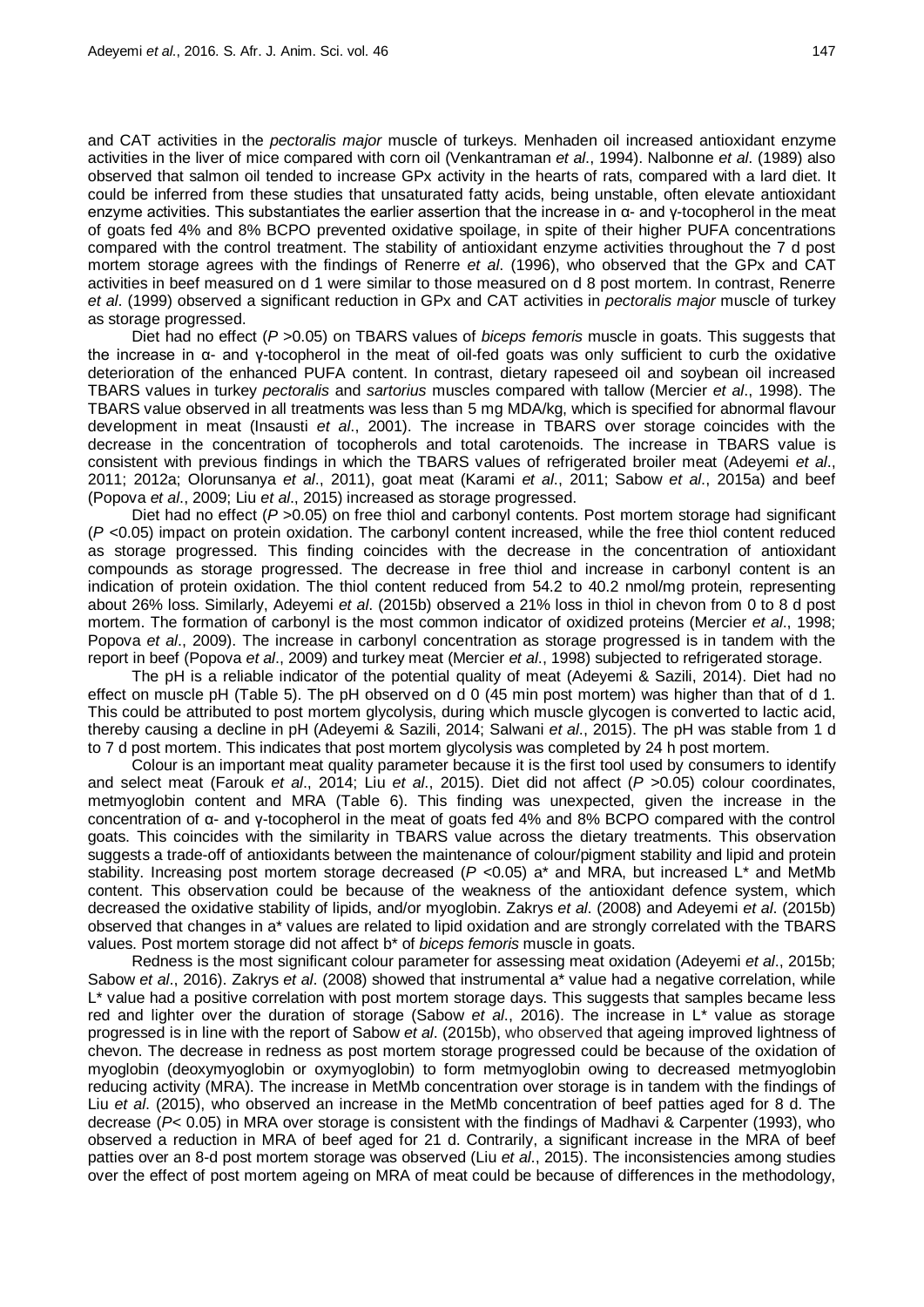the rate of myoglobin oxidation, and the efficacy of one or more enzymes required to reduce the formed metmyoglobin (Bekhit & Faustman, 2005).

**Table 6** Mean colour coordinates, % metmyoglobin and metmyoglobin reducing activity of *biceps femoris* muscle in goats fed graded level of blend of 80% canola oil and 20% palm oil and subjected to post mortem ageing

| <b>Parameter</b>           |          | Level of BCPO (%) |       |           |       | Post mortem storage<br>(days) | P-value |           |        |         |            |
|----------------------------|----------|-------------------|-------|-----------|-------|-------------------------------|---------|-----------|--------|---------|------------|
|                            | $\bf{0}$ | 4                 | 8     | <b>SE</b> | 1     | 4                             |         | <b>SE</b> | D      |         | <b>DxT</b> |
| Lightness $(L^*)$          | 34.44    | 32.23             | 32.66 | 0.50      | 31.56 | 33.37                         | 35.27   | 0.59      | 0.1384 | 0.0348  | 0.016      |
| Redness (a*)               | 11.33    | 11.46             | 11.82 | 0.31      | 13.21 | 12.01                         | 10.80   | 0.27      | 0.801  | < .0001 | 0.236      |
| Yellowness (b*)            | 13.91    | 13.38             | 12.98 | 0.32      | 14.86 | 14.44                         | 15.09   | 0.31      | 0.512  | 0.128   | 0.106      |
| % Metmyoglobin             | 8.22     | 7.68              | 7.77  | .44       | 5.01  | 8.29                          | 10.42   | 3.12      | 0.222  | < .0001 | 0.441      |
| <b>MRA</b><br>(nmol/min/g) | 178.1    | 182.3             | 185.6 | 8.97      | 180.2 | 178.1                         | 170.6   | 10.22     | 0.516  | 0.021   | 0.354      |

BCPO: blend of 80% canola oil and 20% palm oil;

D: diet; T: storage time. DxT: interaction between diet and storage time;

MRA: metmyoglobin reducing activity.

Diet had no effect on consumers' perception of tenderness, juiciness, flavour and overall acceptability of goat meat (Table 7). This finding is in tandem with that of Santos-Silva *et al*. (2004), who found that supplementation with soybean oil did not affect the sensory attributes of lamb meat. Post mortem storage did not affect sensory attributes of goat meat. However, the tenderness score tended (*P >*0.05) to increase as storage progressed.

**Table 7** Mean sensory score of *biceps femoris* muscle from goats fed graded level of blend of 80% canola oil and 20% palm oil and subjected to post mortem ageing

| <b>Parameter</b>      | Level of BCPO (%) |      |      |           |      | Post mortem storage<br>(days) | P-value |           |       |       |            |
|-----------------------|-------------------|------|------|-----------|------|-------------------------------|---------|-----------|-------|-------|------------|
|                       | 0                 | 4    | 8    | <b>SE</b> |      | 4                             |         | <b>SE</b> | D     |       | <b>DxT</b> |
| <b>Juiciness</b>      | 6.98              | 7.20 | 7.01 | 0.40      | 6.56 | 7.11                          | 6.98    | 0.11      | 0.221 | 0.812 | 0.221      |
| Tenderness            | 6.52              | 6.54 | 6.50 | 0.73      | 6.50 | 6.66                          | 7.21    | 0.71      | 0.112 | 0.062 | 0.609      |
| Flavour               | 7.01              | 7.10 | 6.99 | 0.65      | 7.11 | 7.34                          | 7.19    | 0.14      | 0.152 | 0.708 | 0.162      |
| Overall acceptability | 7.22              | 7.00 | 7.12 | 0.88      | 6.50 | 6.72                          | 7.00    | 0.47      | 0.213 | 0.091 | 0.312      |

BCPO: blend of 80% canola oil and 20% red palm oil.

D: diet; T: storage time; DxT: interaction between diet and storage time.

# **Conclusion**

The results of the current study indicate that supplementing a blend of 80% canola oil and 20% palm oil in goats' diets produced CLA and n-3 PUFA enriched chevon. Dietary BCPO did not affect colour, metmyoglobin and oxidative stability of lipid and protein of goat meat. Post mortem ageing decreased n-3 and n-6 PUFA and antioxidant compounds and increased the SFA. Lipid and protein oxidation, meat redness and metmyoglobin-reducing activity decreased, while metmyoglobin content increased as post mortem storage progressed. Neither diet nor post mortem ageing influenced antioxidant enzyme activities. Further study is suggested to characterize flavour compounds, fatty acids and quality attributes of other muscles as influenced by dietary BCPO and post mortem ageing.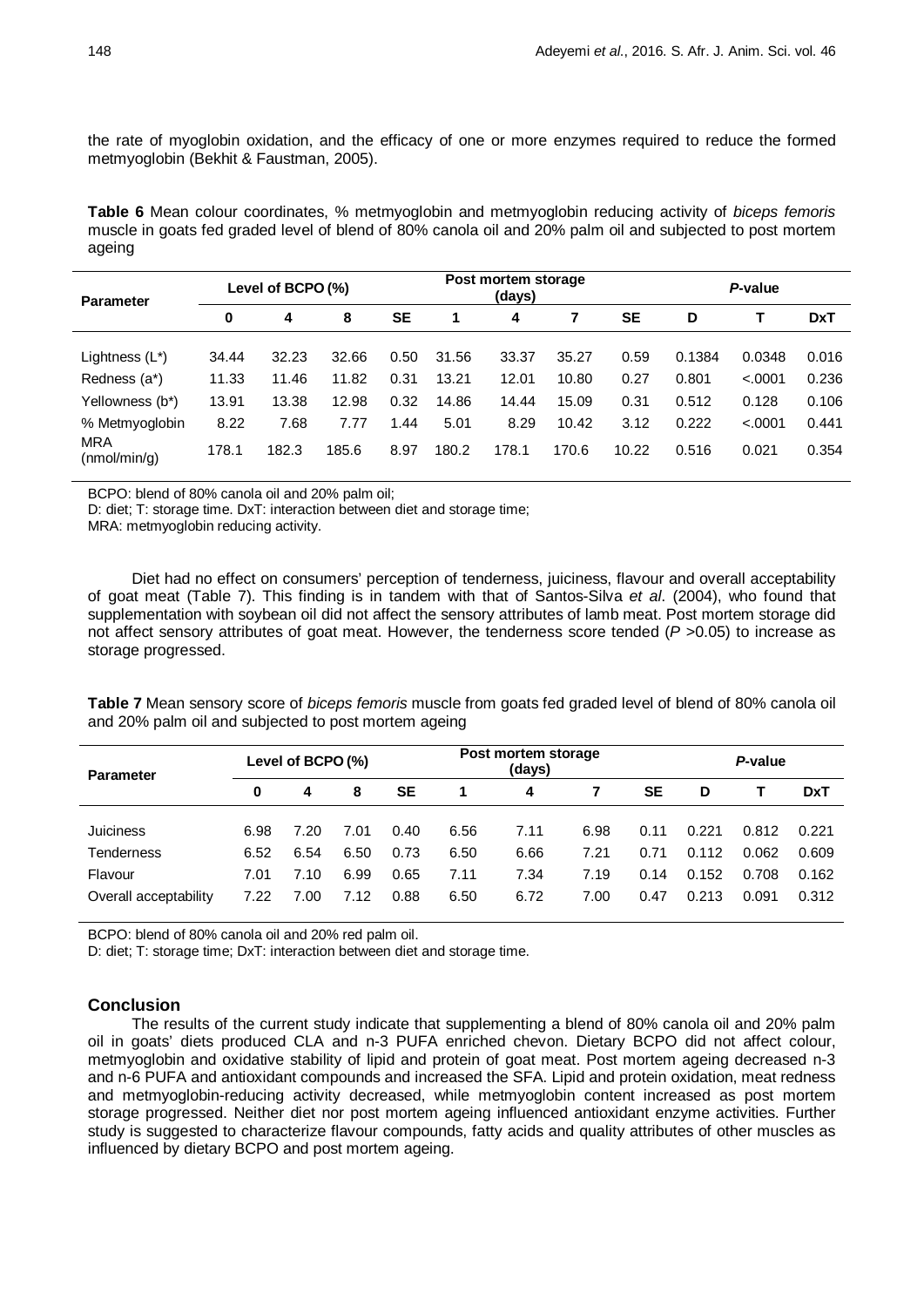#### **Acknowledgements**

The authors thank the management and staff of ar-Raudhah Biotech Farm Pty Ltd. for giving them the opportunity to conduct the feeding trial using the facilities on the farm. They appreciate the technical assistance rendered by Lydia, Cahyatrianti, Rabizah Ibrahim and Priyono Priyono.

#### **Authors' contributions**

KDA, RK, MI and AQS conceived the idea. KDA, AQS, RMS, MI, ME and ABS did the meat quality, fatty acid and antioxidant analysis. KDA, RK and RMS did the sensory analysis. KDA prepared the manuscript and did the statistical analysis. All authors read and approved the manuscript.

### **Conflict of interest**

The authors declare that they have no conflict of interest.

## **References**

Adeyemi, K.D., Olorunsanya, A.O. & Akanji, M.A., 2011. Effect of watermelon *(Citrulus lantus)* extracts on oxidative stability of broiler meat. Afr. J. Gen. Agric*.* 7, 103-108.

- Adeyemi, K.D. & Olorunsanya, O.A., 2012a. Comparative analysis of phenolic composition and antioxidant effect of four cowpea *(Vignia unguiculata)* seed coat extracts on broiler meat. Iran. J. Appl. Anim. Sci. 2,343-349.
- Adeyemi, K.D. & Olorunsanya, A.O., 2012b. Effect of tomato *(Lycopersicon esculentum)* powder on oxidative stability and sensory characteristics of broiler meat. Afr. J. Food Agric. Nutr. Dev. 12, 6794-6808.
- Adeyemi, K.D. & Sazili A.Q., 2014. Efficacy of carcass electrical stimulation in meat quality enhancement: A review. Asian Austral. J. Anim. Sci. 27, 447-456.
- Adeyemi, K.D., Ebrahimi M., Samsudin, A.A., Alimon, A.R., Karim, R., Karsani, S.A. & Sazili, A.Q., 2015a. Influence of Carotino oil on *in vitro* rumen fermentation, metabolism and apparent biohydrogenation of fatty acids. Anim. Sci. J. 86, 270-278.
- Adeyemi, K.D., Sabow, A.B., Shittu, R.M., Karim, R., Karsani, S.A. & Sazili, A.Q. 2015b. Impact of chill storage on antioxidant status, lipid and protein oxidation, color, drip loss and fatty acids of *semimembranosus* muscle in goats. CyTA. J. Food. doi: 10.1080/19476337.2015.1114974.
- Adeyemi, K.D., Sazili, A.Q., Ebrahimi M, Samsudin, A.A., Alimon, A.R., Karim, R., Karsani, S.A. & Sabow, A.B., 2015c. Effects of blend of canola oil and palm oil on nutrient intake and digestibility, growth performance, rumen fermentation and fatty acids in goats. Anim. Sci. J. doi: 10.1111/asj.12549*.*
- AOAC, 1990. Official Methods of Analysis. (15th ed.). Arlington, VA: Association of Official Analytical Chemists. 931-932 pp.
- Bekhit, A. & Faustman, C., 2005. Metmyoglobin reducing activity. Meat Sci. 71, 407-439.
- Bessa, R.J., Alves, S.P., Jerónimo, E., Alfaia, C.M., Prates, J.A. & Santos‐Silva, J., 2007. Effect of lipid supplements on ruminal biohydrogenation intermediates and muscle fatty acids in lambs. Eur. J. Lipid Sci. Technol. 109, 868-878.
- Chawla, S. & Saxena, S., 2013. Red palm oil-health benefits and their molecular executors. Int J Bioassay. 2, 1223-1231.
- Daly, C., Moloney, A. & Monahan, F., 2007. Lipid and colour stability of beef from grazing heifers supplemented with sunflower oil alone or with fish oil. Meat Sci. 77, 634-642.
- Department of Health, 1994. Report on health and social subjects. No. 46. Nutritional Aspects of Cardiovascular Disease. London: HMSO.
- Department of Standards, Malaysia. 2009. MS1500:2009: Halal food production, preparation, handling and storage-General guidelines (second revision) Malaysia.
- Díaz, M., Cañeque, V., Sánchez, C., Lauzurica, S., Pérez, C., Fernández, C., Álvarez, I. & De la Fuente, J., 2011. Nutritional and sensory aspects of light lamb meat enriched in n− 3 fatty acids during refrigerated storage. Food Chem. 124, 147-155.
- Farouk, M.M., Al-Mazeedi, H.M., Sabow, A.B., Bekhit, A.E.D., Adeyemi, K.D., Sazili, A.Q. & Ghani, A., 2014. Halal and Kosher slaughter methods and meat quality: A review. Meat Sci. 98**,** 505-519.
- Ferreira E., Pires, A., Susin, I., Gentil, R., Parente, M., Nolli, C., Meneghini, R., Mendes, C. & Ribeiro, C., 2014. Growth, feed intake, carcass characteristics, and meat fatty acid profile of lambs fed soybean oil partially replaced by fish oil blend. Anim. Feed Sci. Technol. 18, 9-18.
- Folch, J., Lees, M. & Sloane-Stanley, G., 1957. A simple method for the isolation and purification of total lipids from animal tissues. J. Biol. Chem. 226, 497-509.
- Ghazani, S.M., García‐Llatas, G. & Marangoni, A.G., 2014. Micronutrient content of cold‐pressed, hot‐pressed, solvent extracted and RBD canola oil: Implications for nutrition and quality. Eur. J. Lipid. Sci. Technol. 116, 380-387.
- Hirano, K., Fukuta, M., Adachi, T., Hayashi, K., Sugiura, M., Mori, Y. & Toyoshi, K., 1985. *In vitro* synthesis of superoxide dismutases of rat liver. Biochem. Bioph. Res. Co. 129, 89-94.
- Insausti, K., Beriain, M., Purroy, A., Alberti, P., Gorraiz, C. & Alzueta, M., 2001. Shelf life of beef from local Spanish cattle breeds stored under modified atmosphere. Meat Sci. 57, 273-281.
- Jerónimo, E., Alves, S.P., Prates, J.A., Santos-Silva, J. & Bessa, R.J., 2009. Effect of dietary replacement of sunflower oil with linseed oil on intramuscular fatty acids of lamb meat. Meat Sci. 83, 499-505.
- Jiménez-Colmenero, F., Herrero, A., Cofrades, S. & Ruiz-Capillas, C., 2012. Meat and Functional Foods. In: Handbook of Meat and Meat Processing. Ed: Hui, Y.H., CRC press. 225 pp.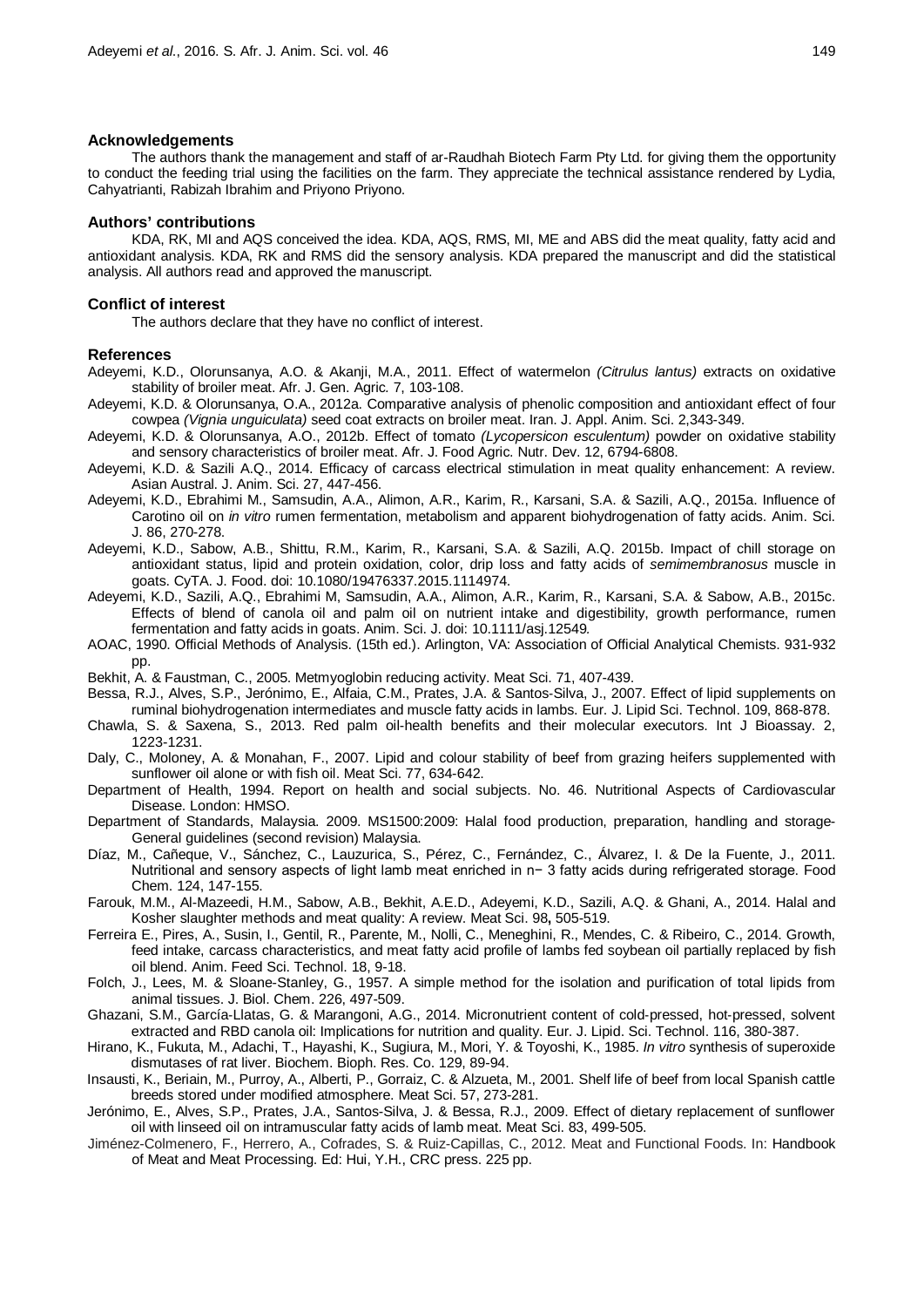- Kamal-Eldin., A., Frank, J., Razdan, A., Tengblad, S., Basu, S. & Vessby, B., 2000. Effects of dietary phenolic compounds on tocopherol, cholesterol, and fatty acids in rats. Lipid 35, 427-435.
- Kang, K.R., Cherian, G. & Sim, J.S., 2001. Dietary palm oil alters the lipid stability of polyunsaturated fatty acid-modified poultry products. Poult. Sci. 80, 228-234.
- Karami, M., Alimon, A.R., Sazili, A.Q., Goh, Y.M. & Ivan, M., 2011. Effects of dietary antioxidants on the quality, fatty acid profile, and lipid oxidation of *longissimus* muscle in Kacang goat with aging time. Meat Sci. 88, 102-108.
- Kim, S., Adesogan, A., Badinga, L. & Staples, C., 2007. Effects of dietary n-6: n-3 fatty acid ratio on feed intake, digestibility, and fatty acid profiles of the ruminal contents, liver, and muscle of growing lambs. J. Anim. Sci. 85, 706-716.
- Krzywicki, K., 1982. The determination of haem pigments in meat. Meat Sci. 7, 29-36.
- Lauridsen, C., Nielsen, J.H., Henckel, P. & Sørensen, M.T., 1999. Antioxidative and oxidative status in muscles of pigs fed rapeseed oil, vitamin E and copper. J. Anim. Sci. 77, 105-115.
- Liu, F., Xu, Q., Dai, R. & Ni, Y., 2015. Effects of natural antioxidants on colour stability, lipid oxidation and metmyoglobin reducing activity in raw beef patties. Acta Sci. Pol. Technol. Aliment. 14, 37-44.
- Madhavi, D. & Carpenter, C.E., 1993. Aging and processing affect colour, metmyoglobin reductase and oxygen consumption of beef muscles. J. Food Sci. 58, 939-942.
- McAfee, A.J., McSorley, E.M., Cuskelly, G.J., Moss, B.W., Wallace, J.M., Bonham, M.P. & Fearon, A.M., 2010. Red meat consumption: An overview of the risks and benefits. Meat Sci. 84, 1-13.
- Mercier, Y., Gatellier, P., Viau, M., Remignon, H. & Renerre, M., 1998. Effect of dietary fat and vitamin E on colour stability and on lipid and protein oxidation in turkey meat during storage. Meat Sci. 48, 301-318.
- Mikkelsen, A., Juncher, D. & Skibsted, L.H., 1999. Metmyoglobin reductase activity in porcine *m. longissimus dorsi*. Meat Sci. 51, 155-161.
- Mir, Z., Goonewardene, L.A., Okine, E., Jaegar, S. & Scheer, H.D., 1999. Effect of feeding canola oil on constituents, conjugated linoleic acid (CLA) and long chain fatty acids in goat milk. Small Rumin. Res. 33, 137-143.
- Morzel, M., Gatellier, P., Sayd, T., Renerre, M. & Laville, E., 2006. Chemical oxidation decreases proteolytic susceptibility of skeletal muscle myofibrillar proteins. Meat Sci. 73, 536-543.
- Muíño, I., Apeleo, E., de la Fuente, J., Pérez-Santaescolástica, C., Rivas-Cañedo, A., Pérez, C., Díaz, M.T., Cañeque, V. & Lauzurica, S., 2014. Effect of dietary supplementation with red wine extract or vitamin E in combination with linseed and fish oil on lamb meat quality. Meat Sci. 98, 116-123.
- Nalbone, G., Leonardi, J., Termine, E., Portugal, H., Lechene, P., Pauli A. & Lafonf, H., 1989. Effects of fish oil, corn oil and lard diets on lipid peroxidation status and glutathione peroxidase activities in rat heart. Lipid 24, 179-186.
- NRC, 2007. Nutrient Requirements of Small Ruminants. Natl. Acad. Press. Washington, DC., USA.
- Nute, G., Richardson, R., Wood, J., Hughes, S., Wilkinson, R., Cooper, S. & Sinclair, L., 2007. Effect of dietary oil source on the flavour and the colour and lipid stability of lamb meat. Meat Sci. 77, 547-555.
- Okonkwo, J., 2009. Effects of breed and storage duration on the beta-carotene content of egg yolk. Pak. J. Nutr. 8, 1629-1630.
- Olorunsanya, A.O., Adeyemi, K.D. & Babatunde, I.A., 2011. Effect of bamboo *(Bambusa valgaris)* and elephant grass *(Pennisetum purpureum)* leaf extracts on oxidative stability of cooked and raw broiler meat. J. Agr. Res. Dev. 10, 1-10.
- Pegg, R.B. & Amarowicz, R., 2009. Content of tocopherol isomers in oilseed radish cultivars a short report. Pol. J. Food. Nutr. Sci*.* 59, 129-133.
- Popova, T., Marinova, P., Vasileva, V., Gorinov, Y. & Lidji, K., 2009. Oxidative changes in lipids and proteins in beef during storage. Arch. Zootech. 3, 30-38.
- Qwele, K., Hugo, A., Oyedemi, S., Moyo, B., Masika, P. & Muchenje, V., 2013. Chemical composition, fatty acid content and antioxidant potential of meat from goats supplemented with Moringa *(Moringa oleifera)* leaves, sunflower cake and grass hay. Meat Sci. 93, 455-462.
- Rajion, M., McLean, J. & Cahill, R.N., 1985. Essential fatty acids in the fetal and newborn lamb. Aust. J. Biol. 38, 33-40.
- Renerre, M., Dumont, F. & Gatellier, P., 1996. Antioxidant enzyme activities in beef in relation to oxidation of lipid and myoglobin. Meat Sci. 43,111-121.
- Renerre, M., Poncet, K., Mercier, Y., Gatellier, P. & Métro, B., 1999. Influence of dietary fat and vitamin E on antioxidant status of muscles of turkey. J. Agric. Food Chem. 47, 237-244.
- Sabow, A.B., Sazili, A.Q., Zulkifli, I., Goh, Y.M., Ab Kadir, M.Z.A., Abdulla, N., Nakyinsige, K., Kaka, U. & Adeyemi, K.D., 2015a. A comparison of bleeding efficiency, microbiological quality and lipid oxidation in goats subjected to conscious halal slaughter and slaughter following minimal anesthesia. Meat Sci. 104, 78-84.
- Sabow, A.B., Sazili, A.Q., Zulkifli, I., Goh, Y.M., Ab Kadir, M.Z.A. & Adeyemi, K.D., 2015b. Physico-chemical characteristics of *longissimus lumborum* muscle in goats subjected to halal slaughter and anesthesia (halothane) pre-slaughter. Anim. Sci. J. doi: 10.1111/asj.12385.
- Sabow, A.B., Sazili, A.Q., Aghwan, A.A., Zulkifli, I., Goh, Y.M., Ab Kadir, M.Z.A., Nakyinsige, K., Kaka, U. & Adeyemi, K.D., 2016. Changes of microbial spoilage, lipid-protein oxidation and physicochemical properties during *postmortem* refrigerated storage of goat meat. Anim. Sci. J. doi: 10.1111/asj.12496.
- Salwani, M.S., Adeyemi, K.D., Sarah, S.A., Vejayan J., Zulkifli, I. & Sazili, A.Q., 2015. Skeletal muscle proteome and meat quality of broiler chickens subjected to gas stunning prior slaughter or slaughtered without stunning. CyTA. J. Food. doi: 10.1080/19476337.2015.1112838.
- Santos-Silva, J., Mendes, I., Portugal, P. & Bessa, R., 2004. Effect of particle size and soybean oil supplementation on growth performance, carcass and meat quality and fatty acid composition of intramuscular lipids of lambs. Livest. Prod. Sci. 90, 79-88.